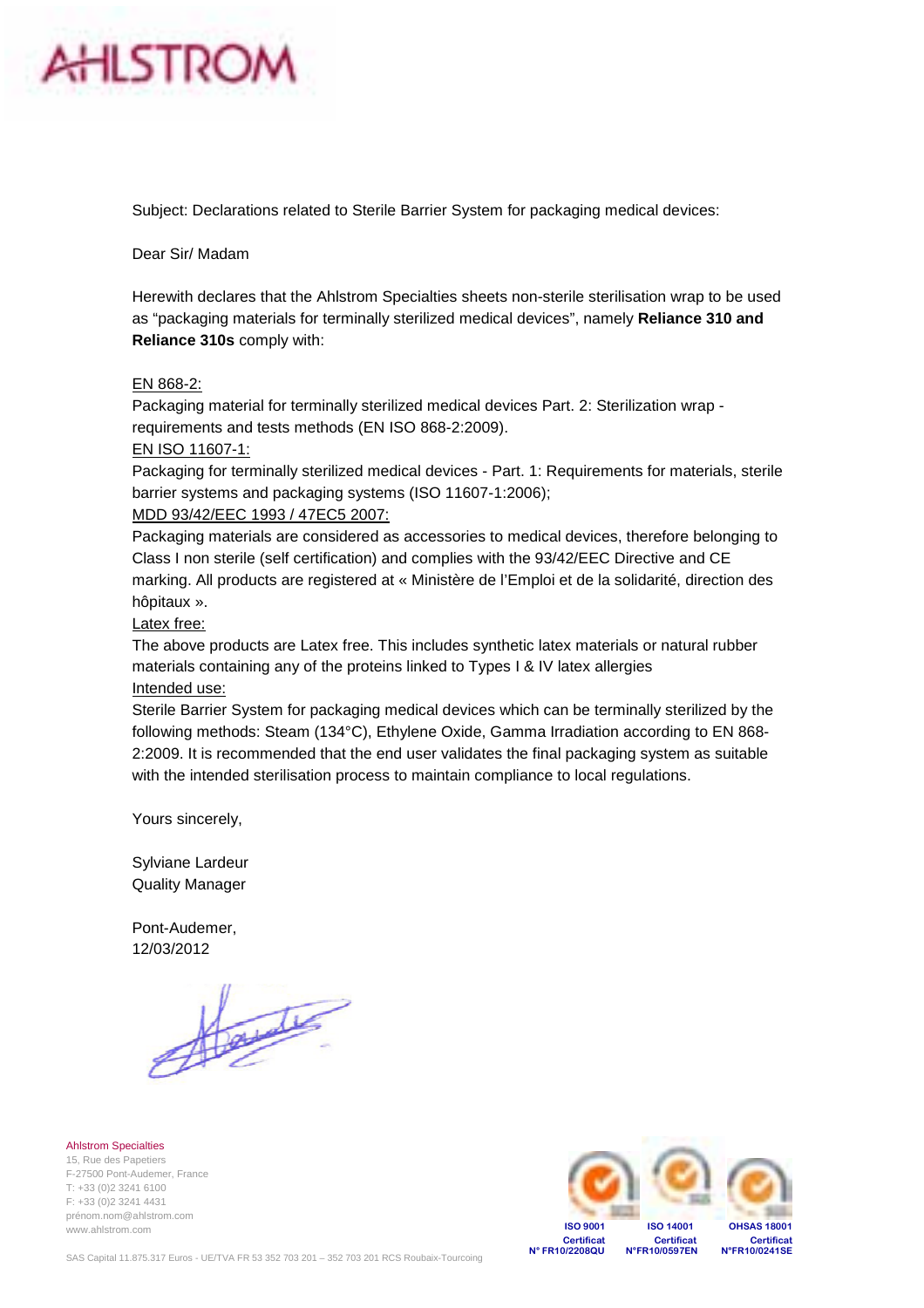

### **Ahlstrom Specialties**

### **Material Safety Data Sheet CREPE PAPER**

#### **0. Introduction**

 The information and recommendations contained herein are based upon data believed to be correct. However, since much of the information has been received from sources outside our company, we cannot guarantee its accuracy or completeness. Health and safety precautions contained within this data sheet may not be adequate for all individuals and/or situations. It is the user's obligation to evaluate and use this data in order to comply with all applicable laws and regulations. Additionally, no guarantee or warranty of any kind, expressed or implied, is made with respect to the information contained herein.

#### **1. Product Identification**

 **1.1. Identification of the product** 

#### **RELIANCE 310 SENSITIVE WHITE**

**1.2 Company Identification**

**Company/Plant where information on the product safety is available**

| <b>Location:</b>       | Pont-Audemer                 |
|------------------------|------------------------------|
| Name:                  | Ahlstrom, Specialties, Plant |
| <b>Address:</b>        | rue des Papetiers            |
| City:                  | Pont-Audemer                 |
| <b>State/Province:</b> | France – Haute-Normandie     |
| <b>Zip Code:</b>       | F-27 501                     |
| <b>Country:</b>        | <b>FRANCE</b>                |
| <b>Phone:</b>          | + 33 (0) 2 3241 6100         |
| Fax:                   | + 33 (0) 2 3241 4431         |

#### Name and address of the informant in emergency cases

| Department:            | Quality                                          |
|------------------------|--------------------------------------------------|
| <b>Contact Person:</b> | Sylviane Lardeur                                 |
| <b>Address:</b>        | Ahlstrom Specialties Plant, rue des Papetiers    |
| City:                  | Pont-Audemer                                     |
| <b>State/Province:</b> | France - Haute-Normandie                         |
| <b>Zip Code:</b>       | F-27 501                                         |
| <b>Country:</b>        | <b>FRANCE</b>                                    |
| <b>Phone:</b>          | $+33(0)$ 2 3241 6100                             |
| Fax:                   | + 33 (0) 2 3241 4431                             |
|                        | <b>Issue Date/Date Last Reviewed: 02/23/2007</b> |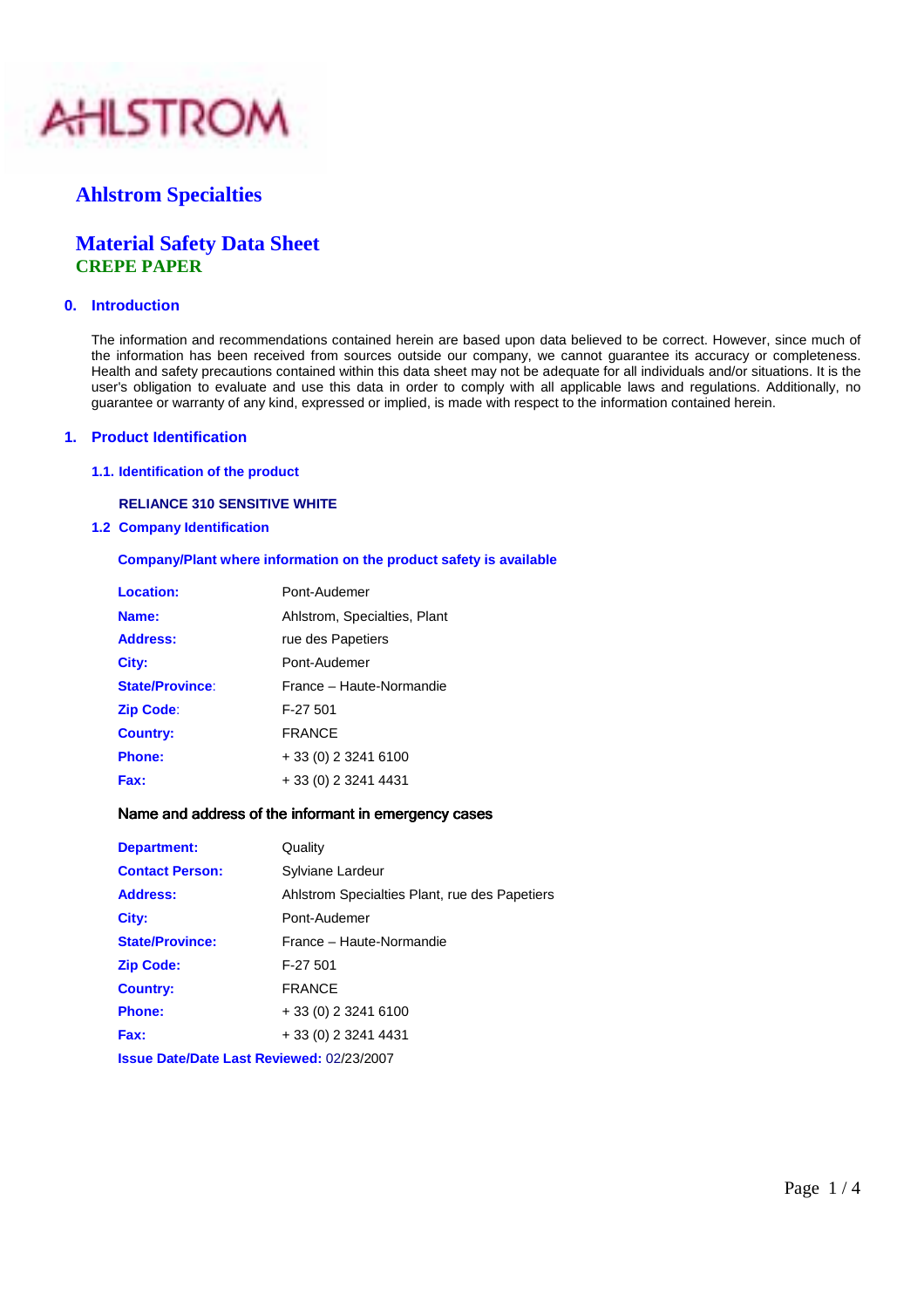#### **2. Composition**

 **Identification of the type of paper product**.

| $2.1.$ colour:                      | white                                  |
|-------------------------------------|----------------------------------------|
| <b>2.2. Nature of the fiber(s):</b> | Cellulose that contains 100 % ECF pulp |
| 2.3. Web surface treatment          |                                        |
| - Concentration                     |                                        |
| above $1\%$ ?:                      | <b>None</b>                            |
| <b>2.4. Binder:</b>                 | YFS                                    |
| 2.5. Additives:                     |                                        |
| 2.6. Other major                    |                                        |
| components:                         | <b>None</b>                            |

 **2.7. Chemicals (in relevant concentrations) that are in the list of hazardous constituents:** None

#### **3. Hazards Identification**

No hazardous product under normal conditions. Accidental thermal decomposition or melting state can present hazards.

#### **4. First-aid Measures**

|                    | <b>Under normal conditions</b>   |  |  |  |
|--------------------|----------------------------------|--|--|--|
| 4.1. Inhalation:   | No specific measure to be taken. |  |  |  |
| 4.2. Skin contact: | No specific measure to be taken. |  |  |  |
| 4.3. Eye contact:  | No specific measure to be taken. |  |  |  |
| 4.4. Ingestion:    | No specific measure to be taken. |  |  |  |

#### **5. Fire Fighting Measures**

#### **5.1. Suitable extinguishing media:**

Water, foam, carbon dioxide, dry chemical or other suitable media.

#### **5.2. Extinguishing media not to be used:**

None

#### **5.3. Special exposure hazard:**

For flammable and toxic fumes, see Section 10.

 **5.4. Special protective clothing for fire-fighter:** 

None

#### **6. Accidental Release Measures**

Not applicable

#### **7. Handling and Storage**

- **7.1. Handling** Be ca reful when handling heavy paper rolls and especially if the rolls are wetted.
- **7.2. Storage** Sto re at a dry place.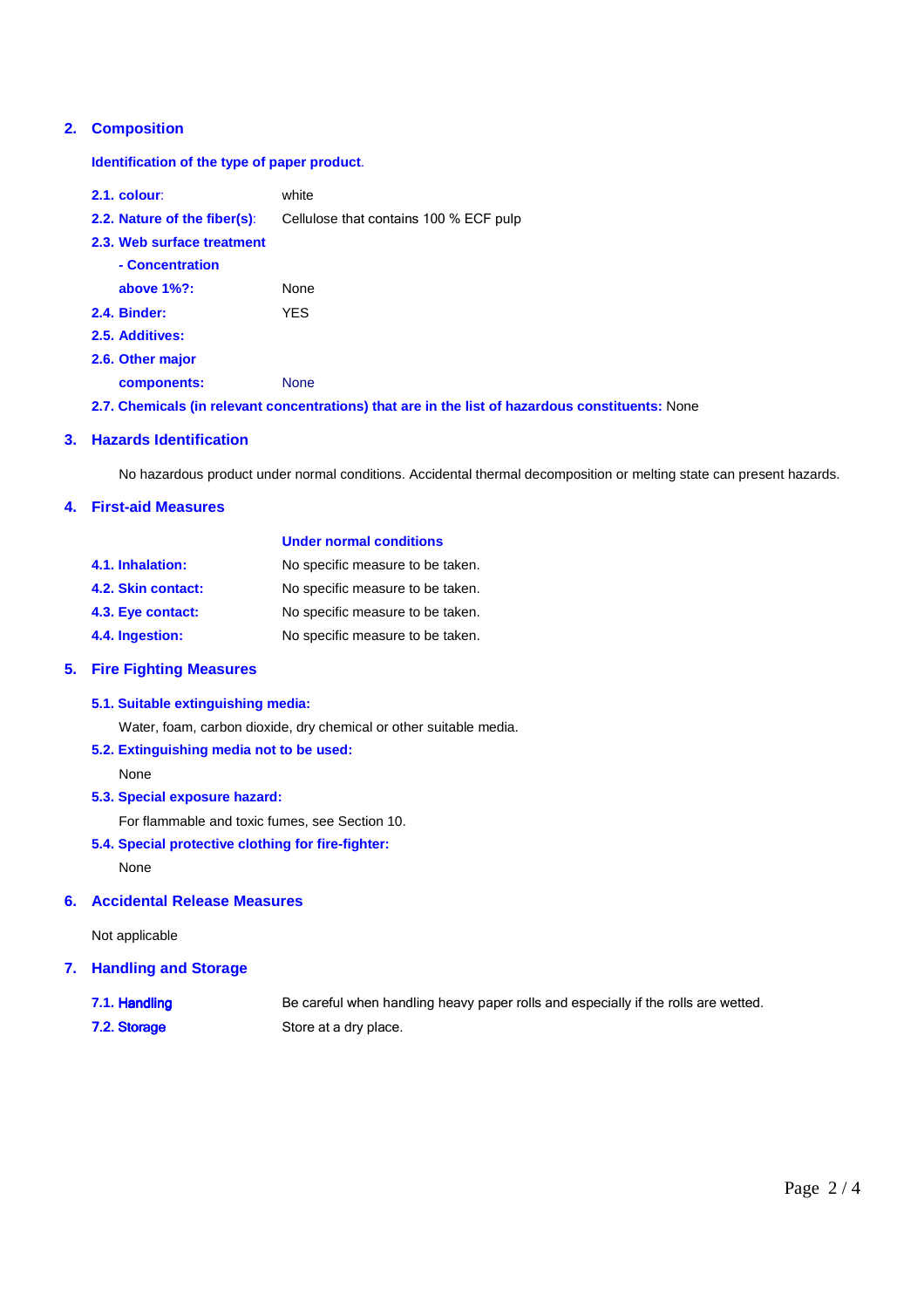#### **8. Exposure Controls/Personal Protection**

|    | 8.1. Special instructions for protection and hygiene No requirements. |                                   |  |
|----|-----------------------------------------------------------------------|-----------------------------------|--|
|    | 8.2. Respiratory protection                                           | Not required.                     |  |
|    | 8.3. Hand protection                                                  | Not required.                     |  |
|    | 8.4. Eye protection                                                   | Not required.                     |  |
|    | 8.5. Skin protection                                                  | Not required.                     |  |
| 9. | <b>Physical and Chemical Properties</b>                               |                                   |  |
|    | <b>Appearance</b>                                                     |                                   |  |
|    | (color of product as supplied and odour):                             | White fabric, odourless           |  |
|    | pH:                                                                   | Not applicable                    |  |
|    | <b>Boiling Point (boiling range):</b>                                 | Not applicable                    |  |
|    | <b>Melting Point (melting range):</b>                                 | Not applicable                    |  |
|    | <b>Flash Point:</b>                                                   | Not applicable                    |  |
|    | <b>Flammability:</b>                                                  | Easily flammable (See section 10) |  |
|    | Autoflammability (temperaure),                                        |                                   |  |
|    | <b>Autoignition Temperature:</b>                                      | 232 degrees C cellulose           |  |
|    | <b>Explosive Properties:</b>                                          | Not applicable                    |  |
|    | <b>Oxidizing Properties:</b>                                          | Not applicable                    |  |
|    | <b>Vapor Pressure:</b>                                                | Not applicable                    |  |
|    | <b>Relative Density:</b>                                              | Not applicable                    |  |
|    | Solubility - in water:                                                | Insoluble                         |  |
|    | $-$ in fat:                                                           | Insoluble                         |  |
|    | <b>Partition Coefficient (octanol/water):</b>                         | Not applicable                    |  |

#### **10. Stability and Reactivity**

#### **Conditions to avoid:**

Under thermal decomposition, flammable and toxic fumes can be generated. Above 300 °C may be released: toxic and flammable gases, carbon monoxide. The generation of cleavage and oxidation products is subject to fire conditions. After fire fighting, the unburned residues and contaminated water should be disposed of in compliance with official regulations.

#### **11. Toxicological Information**

 No toxic reaction under normal conditions. Note: Under decomposition conditions, toxic fumes and contaminated water, see Section 10.

| 11.1. Acute toxicity:                                   | Non-toxic. |
|---------------------------------------------------------|------------|
| 11.2. Irritancy and corrosiveness:                      | None       |
| 11.3. Sensitization:                                    | None       |
| 11.4. Subacute, subchronic and prolonged toxicity: None |            |
| 11.5. Empirical data on effects on humans:              | None       |
| 11.6. Other information on health effects:              | None       |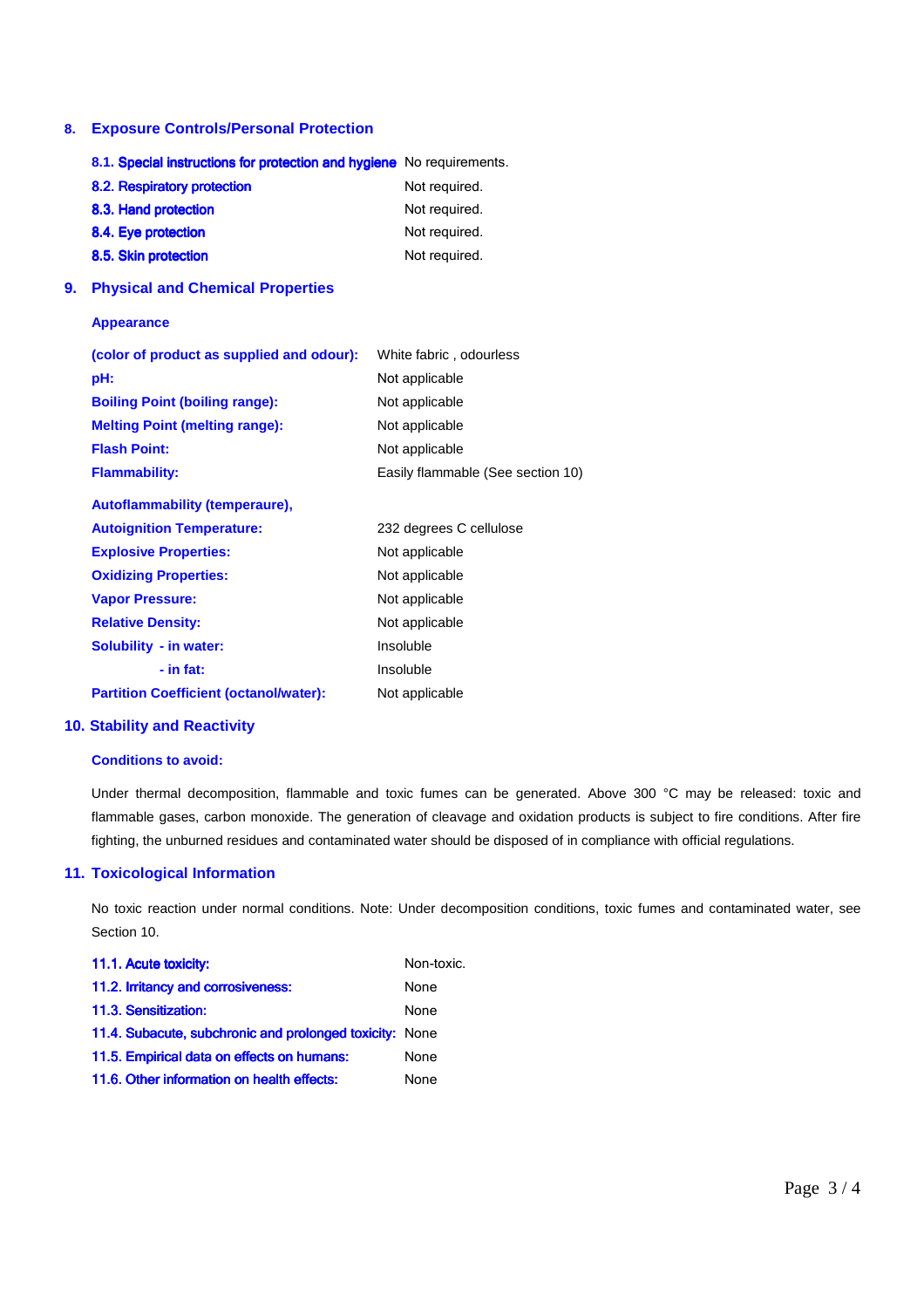#### **12. Ecological Information**

#### **Persistence in the environment**

Biodegradation

Chemical degradation Cellulose and hemicellulose are hydrolyzed under acidic conditions.

Bioaccumulation

Mobility

#### **Toxic effects on organisms**

| <b>Aquatic toxicity:</b> | Non-toxic |
|--------------------------|-----------|
| Other toxicity:          | None      |

**Other information:** None

For transportation, storage, and normal use, no toxicological effect known.

#### **13. Disposal Considerations**

| As non-hazardous solid waste, depending on local regulation, crepe paper can be disposed of through: |  |  |  |
|------------------------------------------------------------------------------------------------------|--|--|--|
|------------------------------------------------------------------------------------------------------|--|--|--|

| <b>Recycling:</b>  | Yes |
|--------------------|-----|
| <b>Composting:</b> | Yes |
| Incineration:      | Yes |
| Landfill:          | Yes |

#### **14. Transport Information**

Not regulated by Department of Transportation

|      | <b>UN number:</b>                  | Not subject to transport regulations. |
|------|------------------------------------|---------------------------------------|
|      | Packaging category:                | None                                  |
| 14.1 | Land transport:                    |                                       |
|      | <b>Transport class:</b>            | Not subject to transport regulations. |
|      | <b>Risk code:</b>                  | None                                  |
|      | Name according to bill of freight: | None                                  |
|      | <b>Other information:</b>          | None                                  |
|      | 14.2 Sea transport                 |                                       |
|      | <b>IMDG class:</b>                 | Not subject to transport regulations. |
|      | <b>Correct technical name:</b>     | None                                  |
|      | Other information:                 | None                                  |
| 14.3 | Air transport                      |                                       |
|      | <b>ICAO/IATA class:</b>            | Not subject to transport regulations. |
|      | <b>Correct technical name:</b>     | None                                  |
|      | Other information:                 | None                                  |
|      |                                    |                                       |

#### **15. Regulatory Information**

#### **16. Other Information**

This product does not contain natural rubber latex or synthetic latex. This product has an odour typical of sheeted or roll goods crepe paper fabrics.

Author: Houte H ASP/Pont-Audemer/QM Composed: 02/23/2007 17:45 PM Document Last Edited: **Edit History:**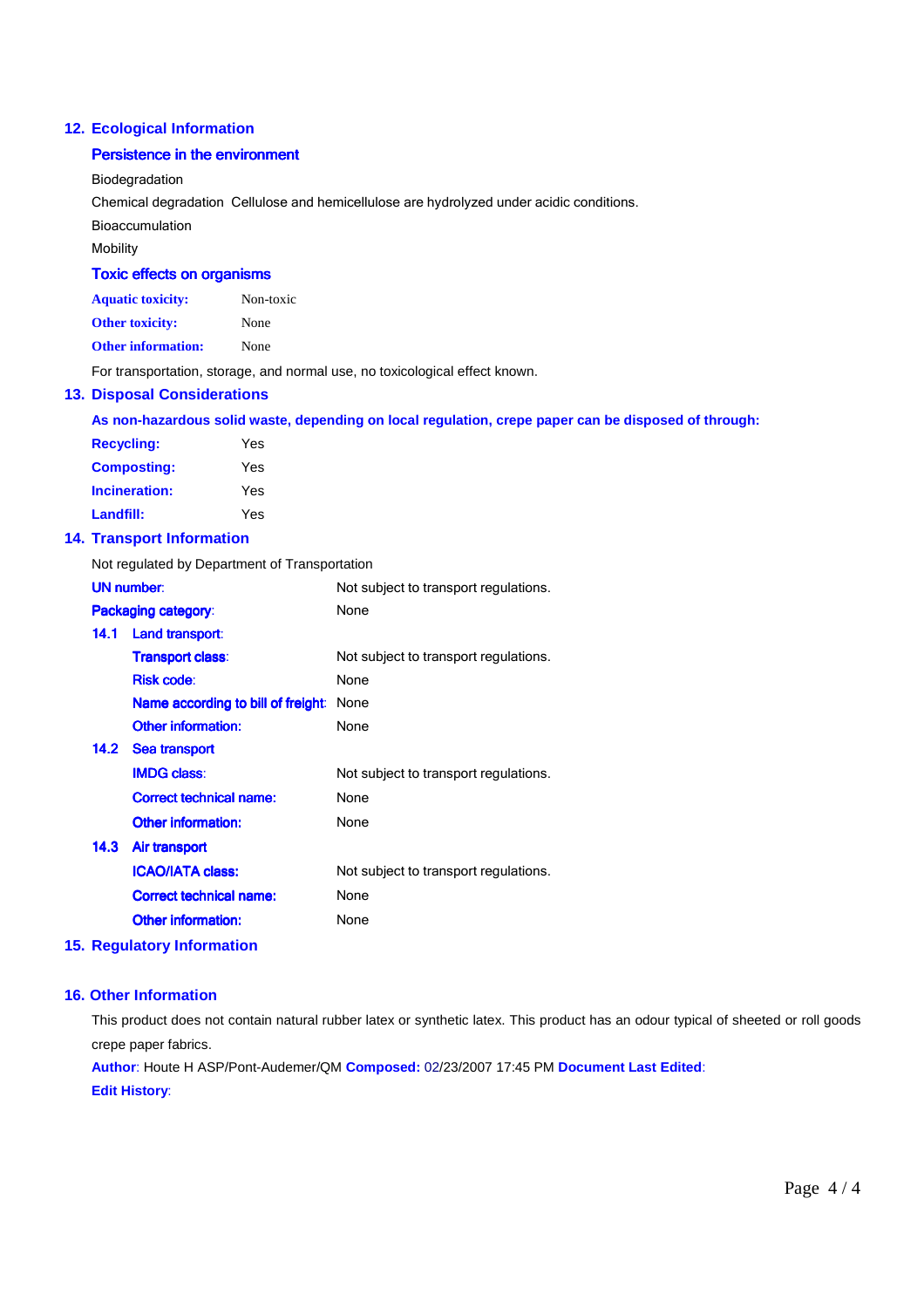# **AHLSTRO**

**Technical Datasheet Sterile Barrier System RELIANCE 310s** 

#### **Characteristics:**

Reliance 310 Sensitive (S) is manufactured from cellulosic fibers. It does not contain any natural rubber latex.

Compliance to main standards and directives: MDD 93/42/EEC 1993 / 47EC5 2007 EN / ISO 11607-1:2009 & EN 868-2:2009

#### Applications:

Reliance 310s is intended for single use and can be considered as a Medical Device Class 1 accessory, wrapping fabric. Could be used as inner or outer layer. Compatible with all main sterilization methods (except Plasma).

#### **Benefits:**

Its good bacterial barrier properties combined with fluid repellency & mechanical characteristics makes R310s the best economical compromise for wrapping purpose. Available in wide set of colours could be combined to provide a full choice of colour coding and technological differentiation.

Its specific softening treatment confers R310s a specific soft touch and increased drapeability for a highly comfortable use.

Continues on page 2

# **Contact offices**

**Windsor Locks** 

Ahlstrom Nonwovens II C Two Elm Street Windsor Locks, CT 06096 USA T: +1 860 654 8300  $F + 18606548301$ 

**Ahlstrom Corporation**<br>P.O. Box 329, Salmisaarenaukio 1 00101 Helsinki Finland  $T: +358(0)108880$ F: +358 (0) 10 999 4709

**Ahlstrom India** 

Ahlstrom Fibercomposites India Pvt Ltd 121 Ansal Bhawan Kastuba Gandhi, Marg New Delhi - 110001 India  $T: +91$  114 358 6175 F: +91 114 358 6176

#### For Ahlstrom Medical Fabric inquires, please email: ahlstrom.medical@ahlstrom.com or visit www.ahlstrom.com

DISCLAIMER: The information supplied in this document is for guidance only and should not be construed as a warranty. All implied warranties are expressly disclaimed, including without limitation any warranty of merchantability and fitness for use. All users of the material are responsible for assuring that it is suitable for their needs, environment and end use. All adta is subject to change as Ahlstrom deems appropriate. Refer to www.ahlstrom.com for contact information